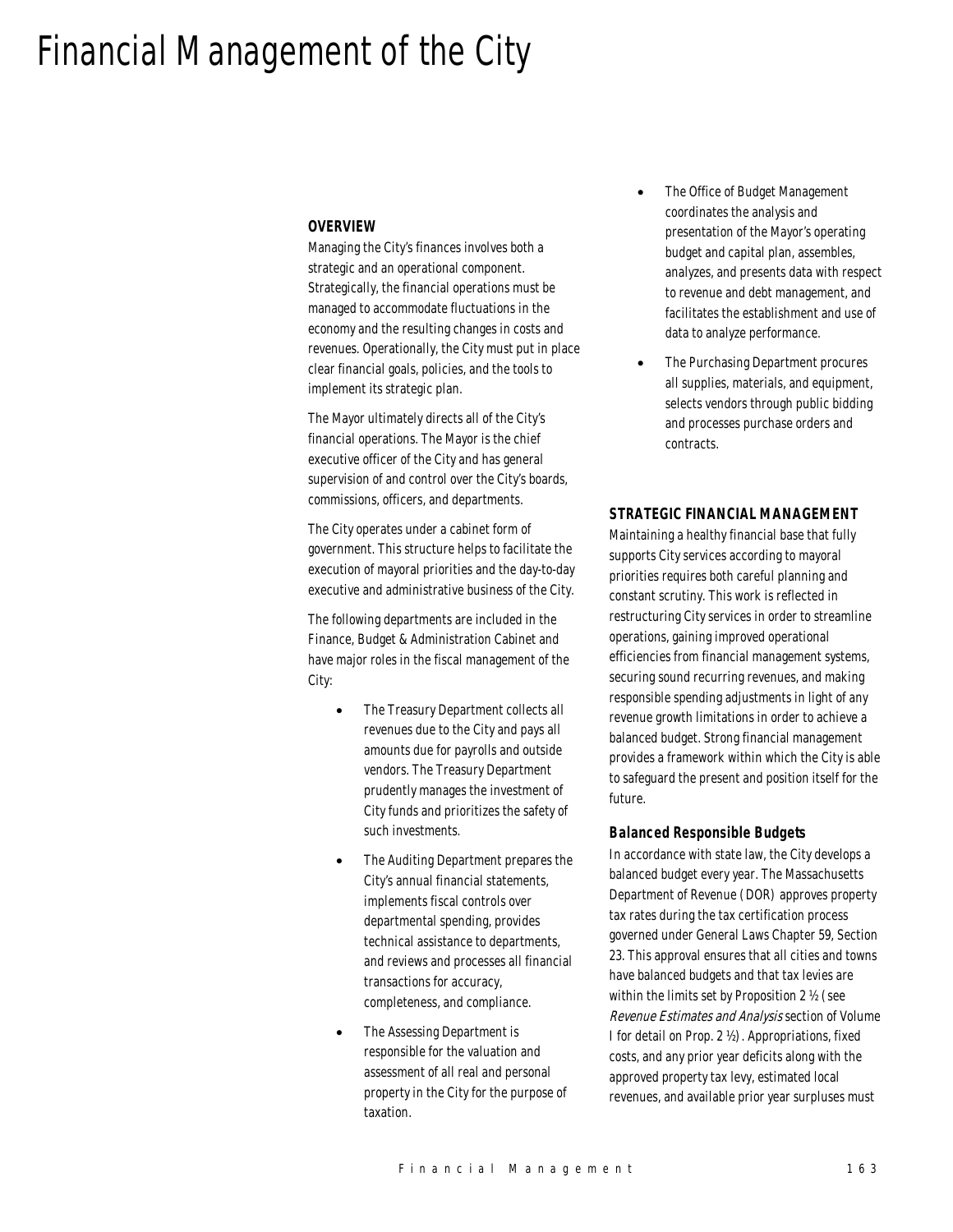be in balance in order to obtain DOR authorization to issue property tax bills.

# *Healthy Credit Profile*

In March 2016, Standard & Poor's and Moody's affirmed their AAA and Aaa bond ratings, respectively, the highest possible to achieve. These ratings reflect Boston's sound fiscal management of a stable financial position and the City's substantial and economically diverse tax base.

This superior credit quality allows the City to borrow new money and refinance existing debt at extremely attractive interest rates. The City has saved \$71.4 million on a net present value basis by refinancing \$1.1 billion of debt since 2001. In March 2016, the City sold a par amount of \$140.0 million general obligation bonds which resulted in proceeds of \$160.9 million.

# *Maximizing Return on Investment*

The City has articulated a vision to make finance a high performing organization in supporting and serving the departments and citizens of Boston. By making daily operations more efficient, using leading business practices, spending more time on value-added activities, improving customer service while maintaining appropriate controls, and engaging the next generation of finance leaders, this City has been at the forefront of municipal finance.

# *Protecting and Growing the Revenue Base*

Over 80% of recurring general fund revenue comes from just two sources, the property tax and state aid from the Commonwealth. The City continues to support the dual goals of both protecting and growing its revenue base through expansion of current revenue streams and the addition of diversified revenue streams that more closely match its economic strengths. Recent trends in property tax and state aid highlight the risk of relying too heavily on any one source of revenue.

The net property tax levy as a percentage of total recurring revenues has increased from 52% in FY02 to 69% in the FY16 budget (the net levy can be affected by structural changes, such as a change in the amount reserved for abatements, which did occur over this period). Property tax revenues now account for a larger share of recurring revenues than prior to the passage of Proposition 2 ½ in the early 1980's. This growth,

especially during challenging economic times, has again spurred discussion about the level of property taxes in municipalities across the state.

During the same period, state aid revenue to the City has fallen \$108 million, or from 30% to 15% of recurring revenue. State aid has been reduced by a total of \$240 million, or over 56%, between FY02 and the FY16 budget when including the increase in state assessments to the City. This staggering decline in the City's second largest single source of revenue leaves the City more reliant on local sources of revenue like the property tax.

Recognizing the threat to fiscal stability represented by these trends in property tax and state aid, the City has repeatedly filed legislation to modernize its revenue structure. The City was successful in this long legislative process when subsequent to the passage of the City's FY10 budget the State approved, and the City adopted, a new local option tax of .75% on restaurant meals and a 2% tax increase for hotel occupancy (bringing the City's share of the total hotel tax to 6.0%). As a matter of course, the City also regularly reviews its fee and fine structures for any necessary adjustments to meet the cost of providing services or deterring undesired behavior.

Due to the strength of its economy, the City's tax base has experienced robust growth following decline as a result of the recession. Fiscal 2015 assessments, based on assessed values as of January 1, 2014, totaled \$111 billion, a 28% increase over FY11 assessments, reflecting an appreciating real estate market.

# *Multi-Year Budget Plan*

The City develops a financial forecast as part of the yearly budget process. Preparing a multi-year planning horizon provides time for the Administration to make adjustments and/or policy decisions that may be necessary.

# *FINANCIAL POLICIES, PROCEDURES & CONTROLS*

Pursuant to state law mandates and policy initiatives, the City has well-established policies and internal controls to govern its financial operations effectively. These policies and controls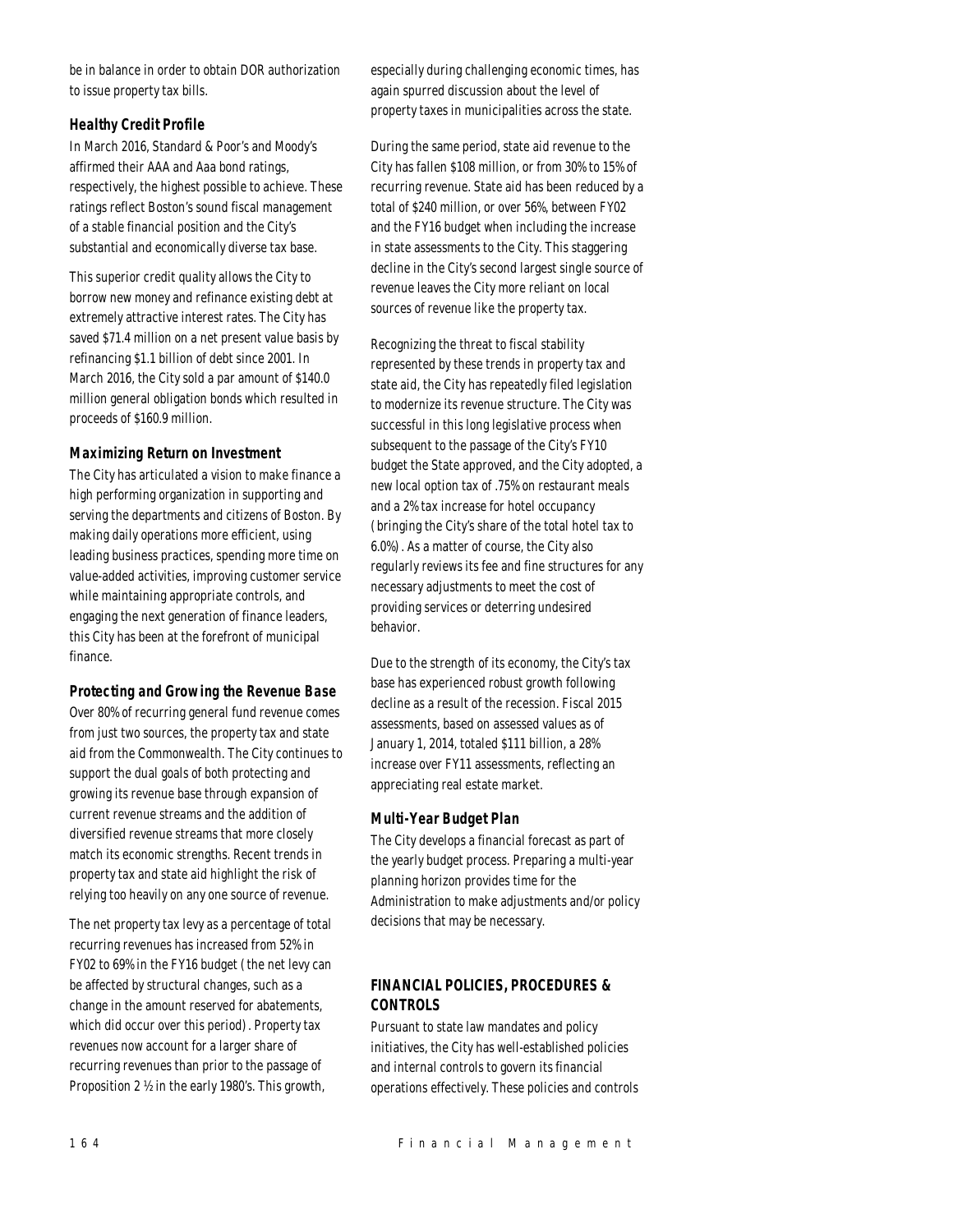are designed to maximize revenue collections, safeguard assets, monitor both operating and capital spending, evaluate infrastructure needs, and enhance the City's internal control of its business procedures. The major components of the City's system of financial management controls and relevant financial policies are discussed below.

#### *Expenditure Controls*

The City operates under several statutory financial control systems which are summarized in the Statutes and Ordinances section in Volume I. Along with conservative revenue estimates and strong budgetary flexibility, the City is able to maintain a solid financial position. The City monitors spending and all transactions go through a budget-check process prior to procurement. Maintaining tight central expenditure controls allows for critical review of all non-personnel spending as well as the ability to nimbly adjust to any fiscal changes or trends. Additionally, the Office of Budget Management prepares monthly variance report, updating all departments expected year-end position using actual information, and maintains continuous dialogue with departments throughout the year.

# *Position Review Committee (PRC)*

The PRC is comprised of the Chief Financial Officer, the Human Resources Director, and the City's Budget Director. In place for over a decade, the committee serves to strictly control and monitor all hiring. In a budget where people and the benefits they carry account for almost 78% of total appropriations, this committee has been instrumental in maximizing City resources.

#### *Debt Management*

The City uses a comprehensive, interactive debt capacity model that assists debt management administrators in evaluating the potential impact of debt issues on cash flow, credit, and statutory debt capacity. The Treasury Department manages all City borrowings, focusing on the timing of them in order to take advantage of favorable market conditions. The City's cash flow is anchored by the quarterly billing of the property tax and the monthly receipt of state aid distributions - Treasury manages this cash flow wisely, obviating the need to borrow for operating purposes. The Treasury Department also ensures adherence to the City's conservative debt policies, including the

rapid repayment of debt where at least 40% of overall debt is repaid within 5 years and 70% in 10 years, as well as a 7% ceiling on debt service as a percentage of general fund expenditures. The City imposes a 20% ceiling on variable debt and has no variable debt outstanding at this time. The City also utilizes lease-purchase financing of equipment with a three-to-seven year useful life to replace front-line equipment such as vehicles and upgrade technology and telecommunications equipment.

#### *Capital Planning*

The Office of Budget Management (OBM) is responsible for managing the City's capital plan and budget. OBM coordinates the evaluation of capital requests, forecasts the timing and financial requirements of new construction and rehabilitation, and recommends the allocation of current and future resources by monitoring capital expenditures.

The capital planning process is synchronized with the annual operating budget cycle, allowing for the regular reassessment of capital needs and refinement of projections, as well as the update of a rolling five-year capital plan.

The City funds its capital plan primarily through the issuance of general obligation bonds. The size of the City's bond issue is consistent with the City's financial management policies regarding its level of debt and debt service.

# *Fund Balance Policy*

The City maintains adequate levels of fund balance to mitigate current and future risks – a generally accepted accounting principles (GAAP) Unassigned Fund Balance in the General Fund that is 15% or higher than the current fiscal year's GAAP General Fund Operating Expenditures, and a Budgetary Unassigned Fund Balance at 10% or higher than Budgetary Operating Expenses.

Budgetary fund balance can be appropriated for use during the fiscal year. Budgetary fund balance is more commonly referred to as "free cash" when used this way. This item is most simply described as the portion of available reserves, generated to a considerable degree by annual operating surpluses, which the City can responsibly appropriate for spending. The appropriation of Budgetary Fund Balance or Free Cash certified by the MA Department of Revenue is only considered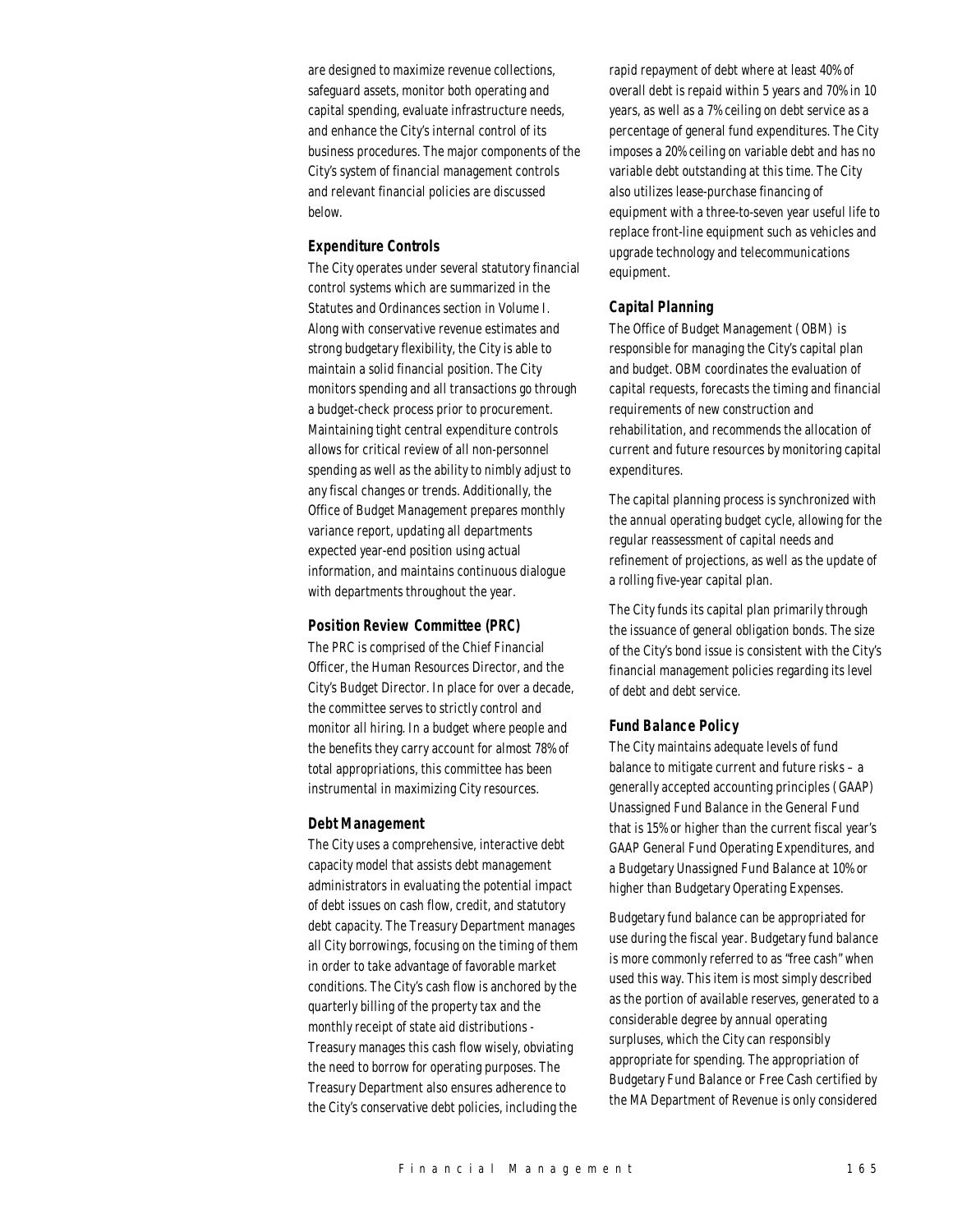to offset certain fixed costs (pensions, OPEB) or to fund extraordinary and non-recurring events as determined by the City Auditor.

Prior year certifications and the amount used or appropriated from each certification are in Table 1.

In March 2015, the Director of Accounts certified that the amount of funds available for appropriation ("free cash"), as of July 1, 2014, was \$239.4 million. The FY16 Budget assumes the use of \$40 million in Budgetary Fund Balance from this certification.

| <b>Budgetary Fund Balance</b> |                  |                          |  |  |
|-------------------------------|------------------|--------------------------|--|--|
|                               | Annual           | Amount                   |  |  |
| Date                          | Amount           | <b>Appropriated from</b> |  |  |
| <b>Certified</b>              | <b>Certified</b> | Certification*           |  |  |
| Mar. 2006                     | 54.4             | 11.7                     |  |  |
| Jan. 2007.                    | 63.1             | 25.0                     |  |  |
| Apr. 2008                     | 110.2            | 35.0                     |  |  |
| Mar. 2009                     | 121.2            | 45.0                     |  |  |
| Mar. 2010                     | 139.0            | 45.0                     |  |  |
| Mar. 2011                     | 117.8            | 30.0                     |  |  |
| Mar. 2012                     | 142.8            |                          |  |  |
| Mar. 2013                     | 217.3            | 40.0                     |  |  |
| Mar. 2014                     | 185.3            | 40.0                     |  |  |
| Mar. 2015                     | 239.4            | 40.0                     |  |  |
| Mar. 2016                     | 280.0            | 48.O                     |  |  |

\*Not all amounts appropriated were used \*\*Includes \$8 m capital appropriation Notes: (\$millions),

Table 1

# *Investment Policy*

Investment policies are defined in Chapter 643 of the Acts of 1983 ("The City of Boston Bond and Minibond Procedure Act"), Chapter 107 of the Acts of 1991, and Chapter 44 of the Massachusetts General Laws. The City's policy for the investment of operating funds prioritizes security, liquidity, and yield. Certain limitations placed on the City's investment activities or operational protocols are self-imposed so as to make sound, timely, and safe investment decisions. As a matter of practice, the City tends to limit its investments to repurchase agreements, money markets and certificates of deposit, all of which are collateralized by U.S. Government obligations and are held with a third party.

#### *Contracting Procedures*

The Uniform Procurement Act (the UPA), Massachusetts General Laws Chapter 30B, creates uniform procedures for the contracting of services and supplies by all municipalities in the Commonwealth. The City has implemented internal processes to conform its contracting procedures to the requirements of the UPA and utilizes an online eProcurement system to further support these compliance efforts.

## *Tax Collections*

The City's aggressive collecting efforts help reduce the number of property tax accounts that become delinquent. A variety of collection remedies are prescribed by state law if taxes become delinquent, namely the City's ability to secure its right to foreclose by recording a tax title lien at the Registry of Deeds. The foreclosure process constitutes the most effective payment enforcement tool available to the City. The property tax collection rate was 99.2% of the FY14 gross tax levy as of June 30, 2014.

A Taxpayer Referral and Assistance Center provides "one-stop" service on tax-related matters and the City offers an on-line payment option for taxpayer convenience. Parcel-specific information as well as payment history is also available on-line.

#### *Pension Management*

The City's employees are not participants in the federal social security system. Instead, they participate in a contributory defined benefit retirement system that is administered by the Boston Retirement System (BRS), of which the City is the largest member. The BRS provides pension benefits to retired City employees under a state contributory retirement statute and is administered by a Retirement Board comprised of five members: the City Auditor, who serves exofficio; two individuals elected by members of the system; an individual chosen by the Mayor; and an individual chosen by the other four members or appointed by the Mayor, if a selection is not agreed upon within 30 days of a vacancy.

The BRS performs a full valuation every two years to determine the total system liability and assets and the annual funding requirement for future years. The adoption of a new funding schedule as of January 1, 2014, adjusted the mortality tables to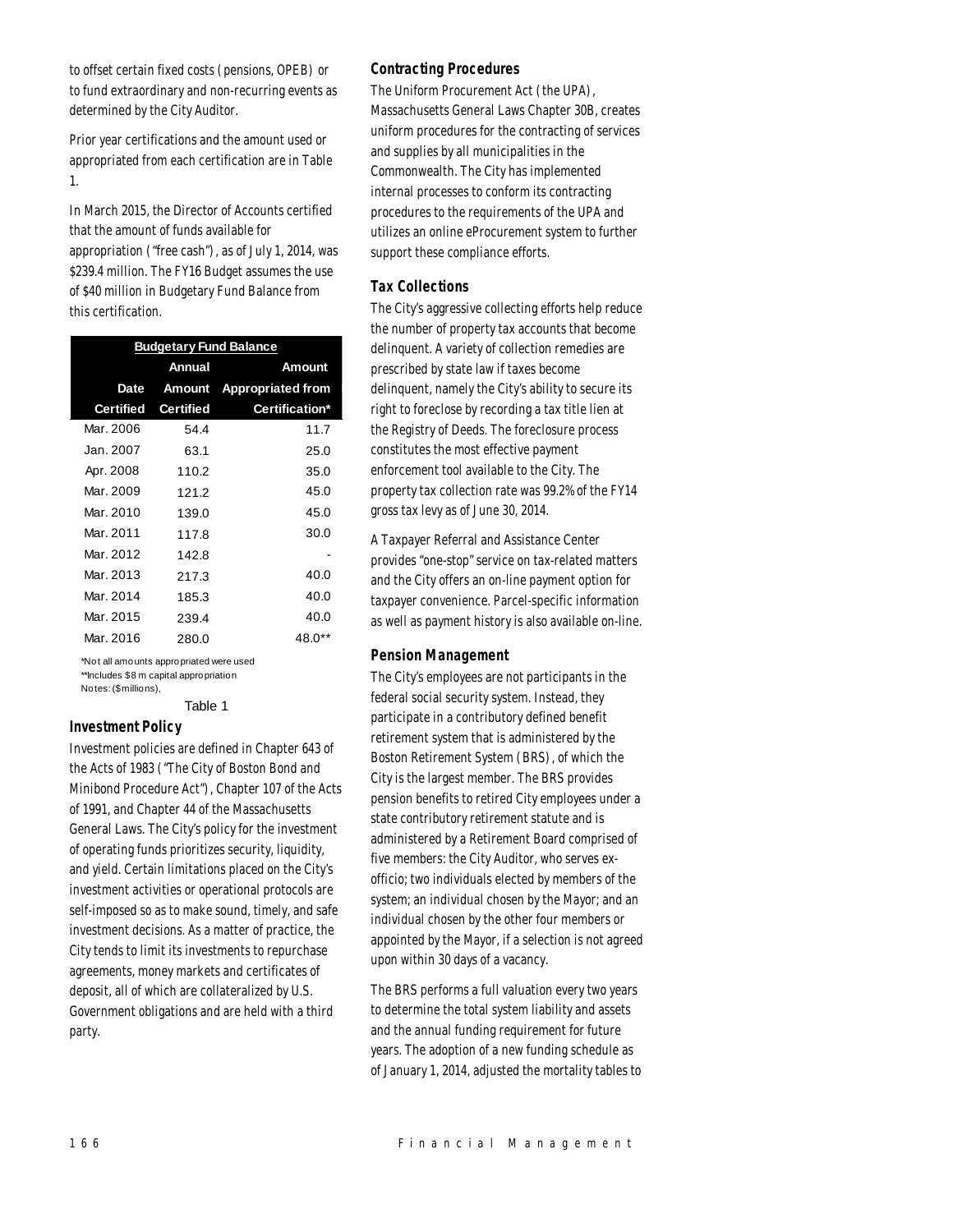better reflect longer life expectancies. The updated schedule continues the investment return assumption of 7.75% and reflects the increase to the retiree cost of living adjustment.

The City's pension liability is currently 70.2% funded and is on track to reduce the unfunded liability to zero by 2025, fifteen years prior to the legally required funding date of 2040. The BRS hires an investment manager who oversees the various fund managers of all (non-teacher) pension assets.

#### *Other Post-Employment Benefits*

Similar to pensions, employees earn postemployment health care and life insurance benefits (OPEB) over their years of active service, which are received during retirement. The City, including the Boston Public Health Commission (BPHC), has an unfunded liability for these benefits of \$2.26 billion, as of the most recent independent actuarial valuation on June 30, 2015. The size of this liability is largely influenced by changes to retiree health benefits, the City's annual additional contribution to fund the liability, and the discount rate used. The June 2015 estimate increased 5.6% over the previous valuation primarily due to a lower discount rate assumption.

While the City is required by law to make an annual contribution toward reducing its unfunded pension liability, there is no such requirement for retiree health and life insurance benefits. In FY08, the City followed new Governmental Accounting Standards Board (GASB) requirements to identify and disclose this estimated liability, and also began voluntary annual allocations to fund the liability. Annual allocations are retained in an irrevocable Trust Fund, authorized through the City's acceptance of M.G.L. Chapter 32B section 20. As of December 31, 2015 the Fund had a balance of \$369 million.

The Annual Required Contribution (ARC) for the City to significantly reduce the OPEB liability over a 30 year period is projected at \$178.4 million in FY17, as shown in Table 2. \$163.8 million (92%) of this amount will be funded through a combination of pay-as-you-go benefit payments for current retirees (included in health care costs discussed in previous section), a \$40 million FY17 allocation

by the City to the Trust, and an additional \$2.25 million deposit by the BPHC into the Trust.

As discussed further below, after the City fully funds its pension liability in 2025, annual contributions previously directed to reducing the pension liability will be redirected to reducing the unfunded OPEB liability. In 2026, total contributions to OPEB will exceed the annual required contribution, accelerating progress toward the goal of fully funding the OPEB liability in 30 years.

| <b>FY17 Annual Required Contribution (ARC) to</b><br><b>Reduce OPEB Liability Over 30 Years</b> |          |         |  |  |
|-------------------------------------------------------------------------------------------------|----------|---------|--|--|
| <b>Dollars in Millions</b><br>% ARC                                                             |          |         |  |  |
| <b>Total ARC</b>                                                                                |          | \$178.4 |  |  |
| <b>Projected Benefit</b><br>Payments                                                            | \$121.5  |         |  |  |
| <b>FY17 Annual Allocation</b>                                                                   | \$42.3   |         |  |  |
| <b>Total FY17 Payments</b>                                                                      | \$163.8  | 92%     |  |  |
| Difference                                                                                      | -\$14.62 |         |  |  |
| Table 2                                                                                         |          |         |  |  |

#### *Risk Finance*

The City's risk-related costs related to legal liability claims, property losses, workplace injuries, and employee health care are managed by central departments, such as Law and Human Resource, in addition to individual operating departments. The Office of Budget Management's Risk Finance unit works to maximize the effectiveness of these departmental efforts by reviewing cost trends, assisting in improvements, and implementing the City's risk financing strategy.

The City's risk financing strategy is a planned selfinsurance program which budgets for predictable levels of risk-related costs through the general fund, except for self-insured health care costs which are financed through trust funds established under MGL Ch 32b S. 3A. A catastrophic risk reserve is maintained for unexpected large losses, which allows the City to strategically purchase high deductible commercial insurance for specific exposures and minimum premium.

In addition to specific targeted insurance policies, the City purchases catastrophic property insurance for \$100 million all risk coverage, after a \$10 million deductible. In FY15, the City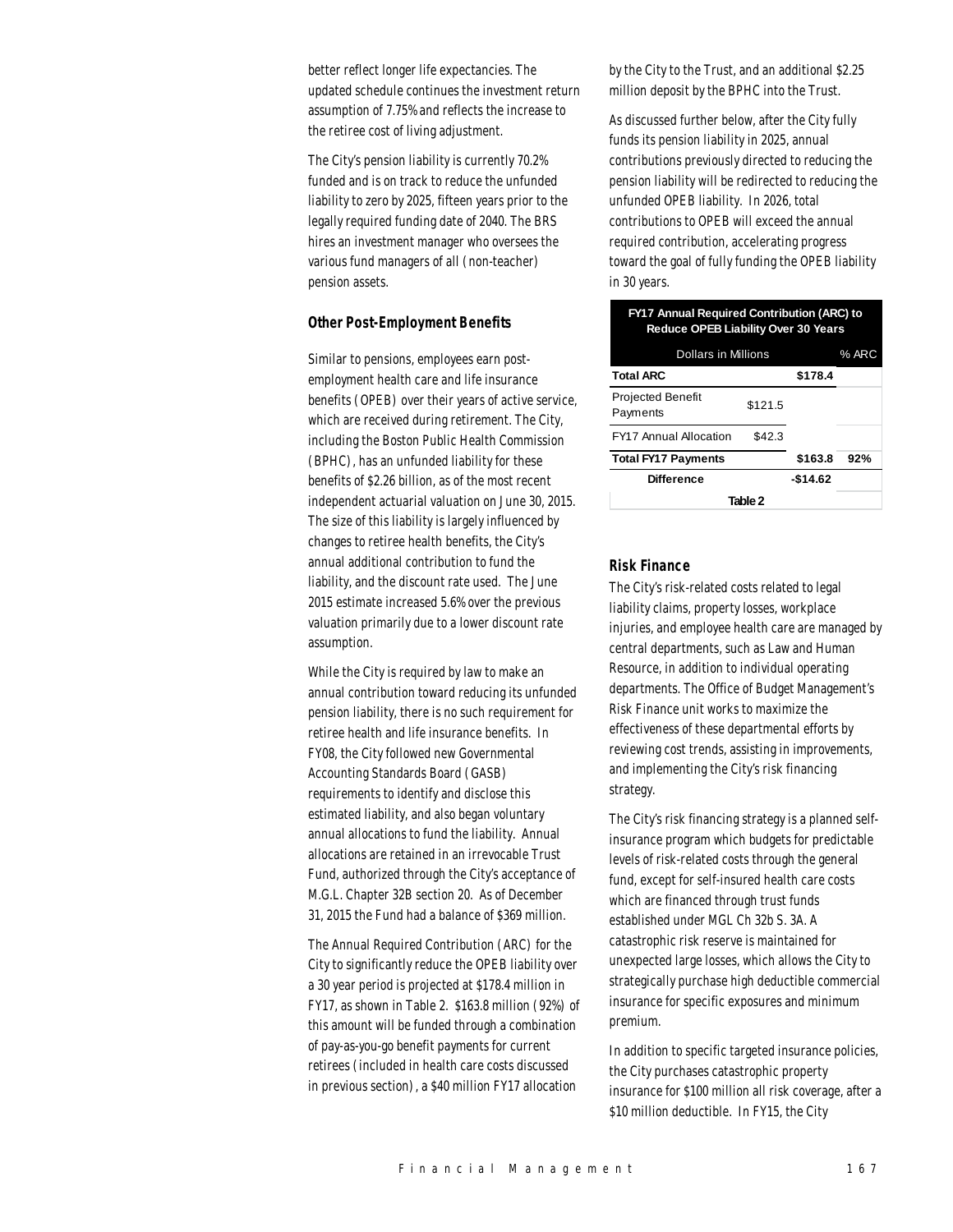partnered with FM Global as its property insurer, to take advantage of FM Global's engineering and loss control expertise in improving the resilience of the City's buildings against all types of risk.

Risk Finance also coordinates FEMA reimbursements of City costs expended for federally declared disasters, including an expected \$4.0 million reimbursement for costs from the January 2015 snowstorm.

# *Reserve*

As required by law since 1986, the City has maintained a reserve fund equal to 2 1/2% of the preceding year's appropriations for all City departments except the School Department. The fund may be applied to extraordinary and unforeseen expenditures after June 1 in any fiscal year with the approval of the Mayor and the City Council. To date, this budgetary reserve has not been utilized. As of June 30, 2016, the reserve fund had a balance of \$30.6 million. The FY17 Recommended Budget adds an additional \$740,000 to this reserve in anticipation of a required contribution based on the FY16 Budget.

# *Annual Audit/Management Letters*

The City has consistently received unqualified opinions on the audit of its Basic Financial Statements and has been presented with a Certificate of Achievement for Excellence in Financial Reporting from the Government Finance Officers Association for its latest Comprehensive Annual Financial Report.

The City's independent auditors deliver a yearly management letter containing comments and recommendations on internal financial controls. The current management letter did not identify any deficiencies in internal control considered to be material weaknesses.

# *Financial Accounting Systems*

Financial management is supported through the use of the Boston Administrative Information System (BAIS). BAIS is an integrated financial and human resources management system that is designed to track and control daily activities and report the financial position of the City. BAIS performs the specialized functions of encumbrance and budget control, position management, payroll allotment reporting, fund

accounting and capital project and grant management. Real time edits prohibit excessive commitments and overspending, while on-line access to information allows for direct evaluation of the financial status of individual departments. The City is currently in the process of updating the human resource functionality to build for the future image of human capital management, including the automation of time reporting and employee self-service.

The utilization of these systems supports the rigorous monitoring and reporting requirements enforced by the City.

# *FINANCIAL MANAGEMENT PROGRAMS*

# *Performance Management and Program Evaluation*

Boston About Results (BAR) is the City's performance management and evaluation program that helps drive operational improvement throughout the City. The BAR program provides city leaders and departmental managers with the tools and analysis needed to track service delivery, evaluate performance, and identify areas of improvement.

For more information about the BAR program and the City's efforts around performance management, please see the "Boston About Results" section in Volume 1.

# *Energy Management*

The Mayor's Energy Management Board is charged with making decisions regarding the City's procurement, use, and conservation of energy. In addition, they monitor the City's progress in meeting the greenhouse gas reduction goals required by the City's Climate Action Plan. The Energy Management Unit, housed in the Environment, Energy and Open Space Cabinet, works with City departments and the Office of Budget Management to develop design standards and implement measures that enhance the energy efficiency of the City's new construction and capital improvement projects.

# *AUDITING & BUDGETING PRACTICES*

The City prepares its comprehensive financial reports in accordance with generally accepted accounting principles (GAAP). However,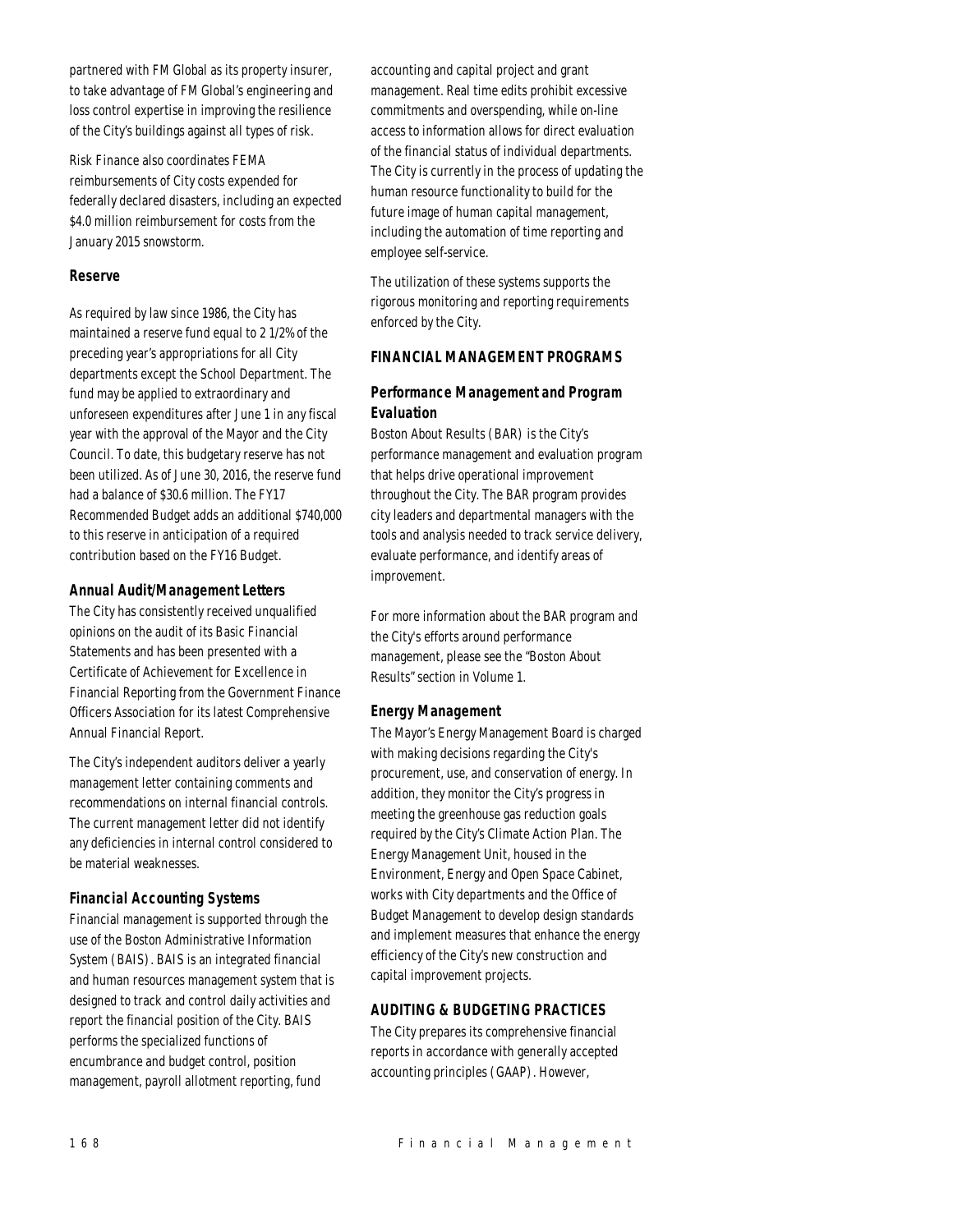accounting practices established by the Commonwealth's Department of Revenue, the socalled "budgetary basis" method of accounting, are used in the annual general fund budget and property tax certification process. Budgetary basis departs from GAAP in the following ways:

(a) Real and personal property taxes are recorded as revenue when levied (budgetary), as opposed to when susceptible to accrual (GAAP).

(b) Encumbrances and continuing appropriations are recorded as the equivalent of expenditures (budgetary), as opposed to a reservation of fund balance (GAAP).

(c) Certain activities and transactions are presented as components of the general fund (budgetary), rather than as separate funds (GAAP).

(d) Prior years' deficits and utilized available funds from prior years' surpluses are recorded as expenditure and revenue items (budgetary), but have no effect on GAAP expenditures and revenues.

In addition, there are certain differences in classifications between revenues, expenditures and transfers. The reconciliation in Table 3 summarizes the differences between budgetary and GAAP basis accounting principles for the year ended June 30, 2014.

Table 4 shows a Statement of Revenues & Expenses and Changes in Fund Balance for FY13 & FY14 (actual) – FY15 (budgeted).

Financial statements for the fiscal year ended June 30, 2015 are expected to be available in late fall.

## *Adjustments Between Budgetary Basis and GAAP Basis of Accounting for FY15*

(in thousands)

|                                              | Revenue   | Expenditures | Other<br>Financing<br>Sources.<br>Net | <b>Excess</b><br>(Deficiency) of<br>Revenue and<br>Other Financing<br><b>Sources</b> |
|----------------------------------------------|-----------|--------------|---------------------------------------|--------------------------------------------------------------------------------------|
| As reported on a budgetary basis             | 2.780.419 | 2.773.058    |                                       | 7.361                                                                                |
| Adjustments:                                 |           |              |                                       |                                                                                      |
| Revenues to modified accrual basis           | 44,124    |              | ٠                                     | 44,124                                                                               |
| Expenditures, encumbrances and accruals, net |           | (26, 379)    | ٠                                     | 26.379                                                                               |
| On-behalf contribution for teachers pension  | 109.485   | 109.485      | ٠                                     |                                                                                      |
| Reclassifications:                           |           |              |                                       |                                                                                      |
| Other transfers                              | (17, 545) |              | 17.545                                |                                                                                      |
| As reported on a GAAP basis                  | 2,916,483 | 2.856.164    | 17,545                                | 77,864                                                                               |

Table 3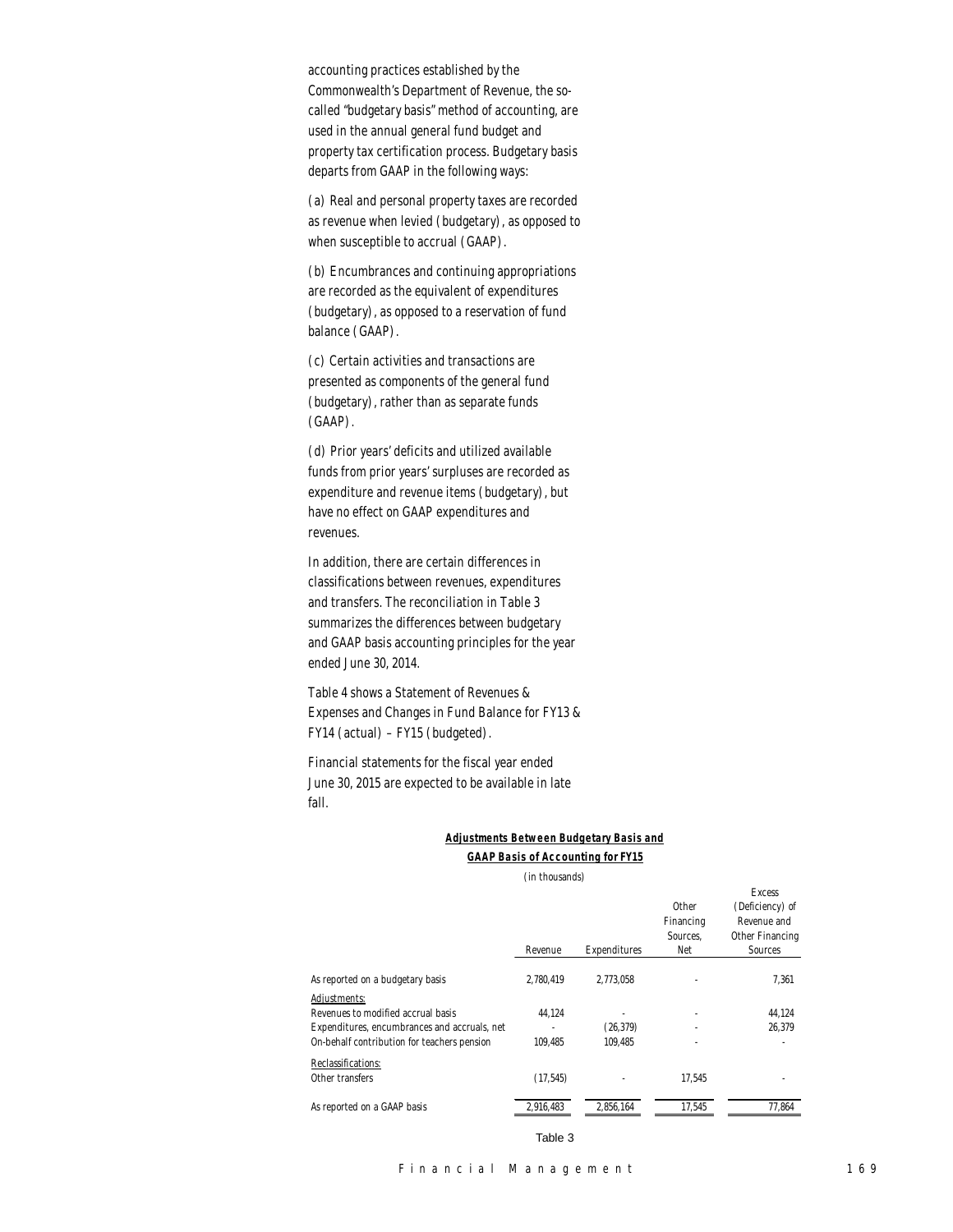# **Statement of Revenues, Expenditures, and Changes in Fund Balances - General Fund Years ended June 30 2014 and 2015 (Actual), and 2016 (Budgeted) (in thousands)**

|                                   | 2016      | 2015      | 2014      |
|-----------------------------------|-----------|-----------|-----------|
| Revenues:                         |           |           |           |
| Real and personal property taxes  | 1,923,431 | 1,867,259 | 1,767,783 |
| <b>Excises</b>                    | 204,351   | 228,962   | 223,133   |
| Payments in lieu of taxes         | 66,662    | 79,232    | 73,324    |
| Fines                             | 60,060    | 60,116    | 59,922    |
| Investment income                 | 50        | 61        | 57        |
| Licenses and permits              | 52,330    | 71,205    | 62,257    |
| Departmental and other            | 104,735   | 86,392    | 84,385    |
| Intergovernmental                 | 424,029   | 523,256   | 509,199   |
| Total revenues                    | 2,835,648 | 2,916,483 | 2,780,060 |
| Expenditures:                     |           |           |           |
| Current:                          |           |           |           |
| General government                | 88,321    | 58,242    | 102,786   |
| Human services                    | 33,207    | 31,507    | 31,358    |
| Public safety                     | 604,901   | 633,471   | 558,802   |
| Public works                      | 108,934   | 123,767   | 113,239   |
| Property and development          | 36,489    | 35,594    | 33,376    |
| Parks and recreation              | 21,386    | 20,063    | 19,792    |
| Library                           | 34,093    | 33,966    | 33,978    |
| Schools                           | 1,013,500 | 960,228   | 940,276   |
| Public health programs            | 73,950    | 73,577    | 65,953    |
| Judgements and claims             | 3,500     | 3,678     | 9,493     |
| <b>Retirement costs</b>           | 188,749   | 282,648   | 255,647   |
| Other employee benefits           | 247,706   | 230,089   | 234,400   |
| State and district assessments    | 238,392   | 215,538   | 197,939   |
| <b>Total Current Expenditures</b> | 2,693,128 | 2,702,368 | 2,597,039 |
| Capital outlays                   |           | 348       | 1,106     |
| Debt Service                      | 162,515   | 153,448   | 147,548   |
| Total expenditures                | 2,855,643 | 2,856,164 | 2,745,693 |
| Excess(deficiency) of revenues    |           |           |           |
| over expenditures                 | (19, 995) | 60,319    | 34,367    |
| Other financing sources (uses):   |           |           |           |
| Transfers in                      | 21,450    | 19,000    |           |
| Transfers out                     | (1, 455)  | (1, 455)  | 1,455     |
| Total other financing sources     | 19,995    | 17,545    | 1,455     |
| Net change in fund balance        | (0)       | 77,864    | 32,912    |
| Fund balance - beginning          | 862,172   | 784,308   | 751,396   |
| Fund balance - ending             | 862,172   | 862,172   | 784,308   |

Table 4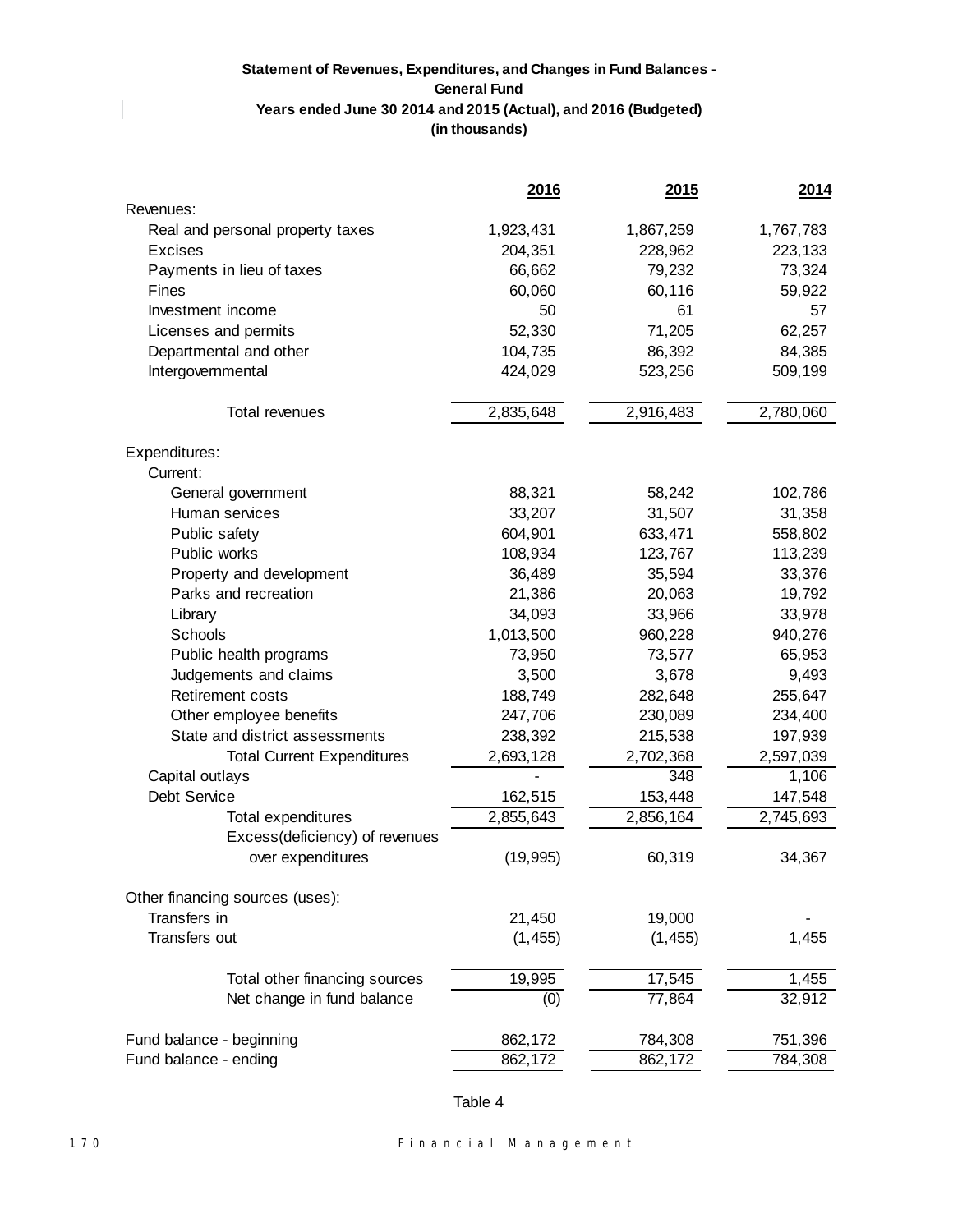#### *Fund Structure and Use*

The accounts of the City are organized on a fund basis. Each fund is considered to be a separate accounting entity and complies with financerelated legal requirements. All of the funds of the City can be divided into three categories: Governmental Funds, Proprietary Funds, and Fiduciary Funds.

The City has four governmental funds - the General Fund, Special Revenue Fund, Capital Projects Fund and all non-major governmental funds in an "Other" category. The General Fund is the only fund for which a budget is legally adopted and is used to account for all revenues, expenditures, and other financial resources except those required to be accounted for in other funds.

The Special Revenue Fund accounts for proceeds that are legally restricted for specific purposes. This fund accounts for federal and state grants and also money that has been set aside by state statute and can be used to support the City's general fund operations.

The Capital Projects Fund accounts for financial resources, primarily from the issuance of bonds, used for the acquisition or construction of major capital facilities.

The Proprietary Funds are used to show activities that operate more like those of commercial enterprises. The City's only proprietary is its Internal Service Fund, which accounts for the City's self-insurance for health benefits.

Fiduciary Funds are used to account for resources held for the benefit of parties outside City government and are not available to support the City's own programs. The City's fiduciary funds are the Pension Trust Fund, the Other Post-Employment Benefits (OPEB) Liability Trust Fund, as well as Private Purpose Trust Funds.

The City's operating and capital budgets are also supported by available governmental funds transferred and appropriated from other available funds. The City may appropriate yearly parking meter revenues (Special Revenue Fund) to support the Transportation Department and to support traffic and parking capital projects and cemetery trust monies (Other Governmental Funds) to support the City's maintenance of its public cemeteries.

| <b>Parking Meter Fund</b>                                                |                                            |                     |                    |                                  |  |  |
|--------------------------------------------------------------------------|--------------------------------------------|---------------------|--------------------|----------------------------------|--|--|
| <b>Fiscal</b><br>Year                                                    | <b>Beginning</b><br>Year<br><b>Balance</b> | <b>Funds</b><br>Out | <b>Funds</b><br>In | Ending<br>Year<br><b>Balance</b> |  |  |
|                                                                          |                                            |                     |                    |                                  |  |  |
| FY10                                                                     | 60.700                                     | (15.000)            | 13.662             | 59.362                           |  |  |
| FY11                                                                     | 59.362                                     | (15.000)            | 14.729             | 59.091                           |  |  |
| FY12                                                                     | 59.091                                     | ٠                   | 16.560             | 75.651                           |  |  |
| FY13                                                                     | 75.651                                     | ٠                   | 15.514             | 91.165                           |  |  |
| FY14                                                                     | 91.165                                     | ۰                   | 15.547             | 106.712                          |  |  |
| FY15                                                                     | 106.712                                    | (19.000)            | 14.685             | 102.397                          |  |  |
| *FY16                                                                    | 102.397                                    | $(27.000)$ **       | 16.000             | 91.397                           |  |  |
| *FY17                                                                    | 91.397                                     | $(37.500)$ ***      | 16.000             | 69.897                           |  |  |
| Notes: (\$millions), *projected, **Includes \$6.5 m capital expenditure, |                                            |                     |                    |                                  |  |  |
| ***Includes \$15 m capital expenditure                                   |                                            |                     |                    |                                  |  |  |

Table 5

| <b>Cemetery Trust Fund</b>                                    |                                            |                     |                      |                                         |  |  |
|---------------------------------------------------------------|--------------------------------------------|---------------------|----------------------|-----------------------------------------|--|--|
| Fiscal<br>Year                                                | <b>Beginning</b><br>Year<br><b>Balance</b> | <b>Funds</b><br>Out | <b>Funds</b><br>In** | <b>Ending</b><br>Year<br><b>Balance</b> |  |  |
| FY10                                                          | 7.711                                      | (2.507)             | 2.264                | 7.468                                   |  |  |
| FY11                                                          | 7.468                                      | (2.651)             | 2.477                | 7.293                                   |  |  |
| FY12                                                          | 7.293                                      |                     | (1.152)              | 6.141                                   |  |  |
| FY13                                                          | 6.141                                      |                     | 2.260                | 8.401                                   |  |  |
| FY14                                                          | 8.401                                      |                     | 1.088                | 9.489                                   |  |  |
| FY15                                                          | 9.489                                      |                     | 0.711                | 10.200                                  |  |  |
| *FY16                                                         | 10.200                                     | (0.950)             | 1.000                | 10.250                                  |  |  |
| *FY17                                                         | 10.250                                     | (0.950)             | 1.000                | 10.300                                  |  |  |
| Notes: (\$millions), *projected, **Includes investment return |                                            |                     |                      |                                         |  |  |

Table 6

| <b>Surplus Property Disposition Fund</b> |                                            |                     |             |                                  |  |  |
|------------------------------------------|--------------------------------------------|---------------------|-------------|----------------------------------|--|--|
| <b>Fiscal</b><br>Year                    | <b>Beginning</b><br>Year<br><b>Balance</b> | <b>Funds</b><br>Out | Funds<br>In | Ending<br>Year<br><b>Balance</b> |  |  |
|                                          |                                            |                     |             |                                  |  |  |
| FY10                                     | 30.087                                     | (5.979)             | 0.000       | 24.108                           |  |  |
| FY11                                     | 24.108                                     | 0.000               | 0.972       | 25.080                           |  |  |
| FY12                                     | 25.080                                     | 0.000               | 1.291       | 26.371                           |  |  |
| FY13                                     | 26.371                                     | (22.120)            | 5.057       | 9.307                            |  |  |
| FY14                                     | 9.307                                      | 0.000               | 0.550       | 9.857                            |  |  |
| FY15                                     | 9.857                                      | (5.250)             | 10.678      | 15.285                           |  |  |
| *FY16                                    | 15.285                                     | 0.000               | 1.145       | 16.430                           |  |  |
| *FY17                                    | 16.430                                     | 0.000               | 1 1 4 5     | 17.575                           |  |  |
|                                          | Notes: (\$millions), *projected            |                     |             |                                  |  |  |
|                                          |                                            | Table 7             |             |                                  |  |  |

Tables 5-7 provide a history as well as projected changes in fund balances for the available funds used to support the City's operating budget.

Additional discussion of these revenue sources used to support the operating budget can be found in the Summary Budget section.

Table 8 shows the appropriations that make up the City's FY17 budget.